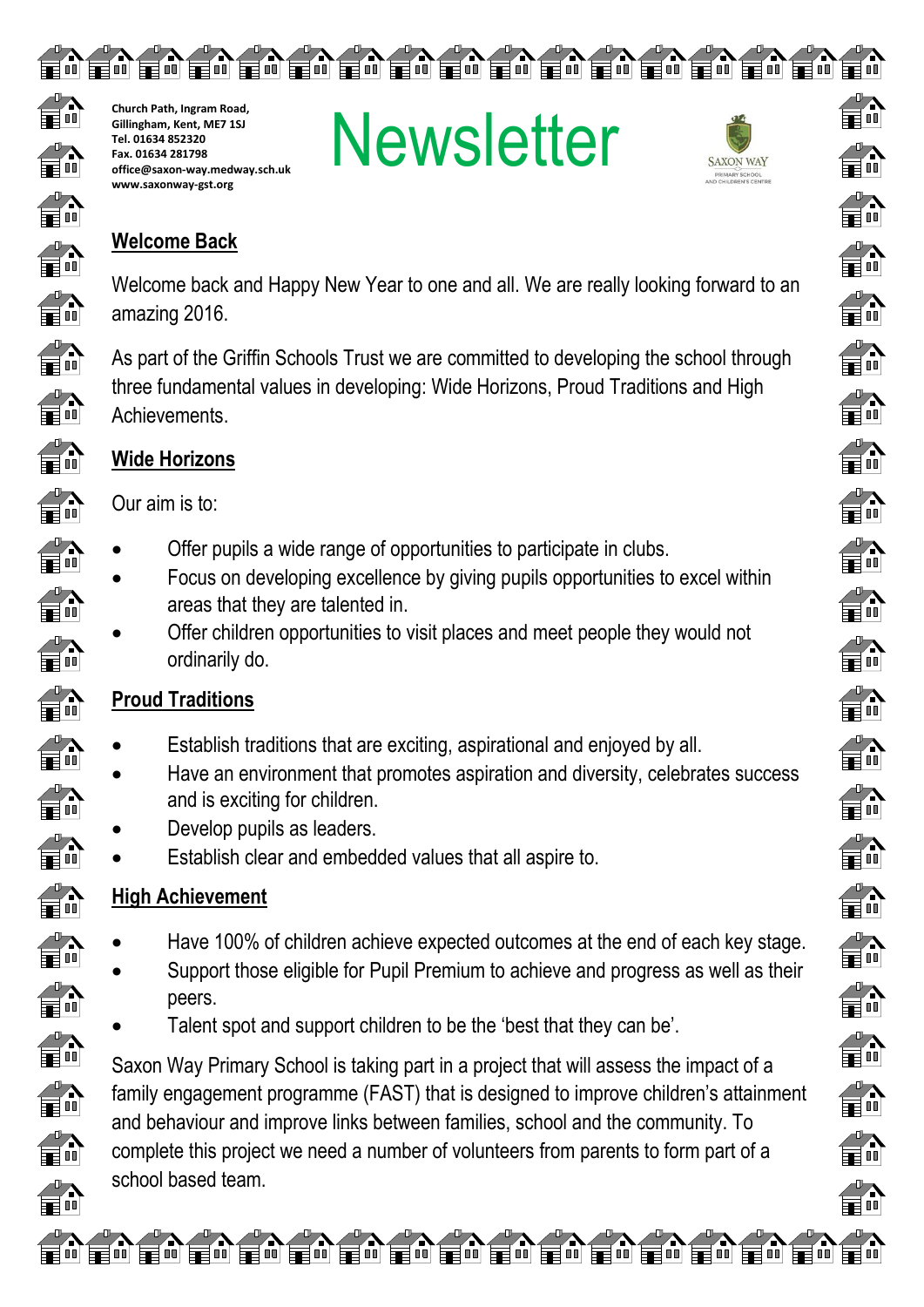

Becoming a volunteer is an ideal opportunity to get involved in voluntary work within the school and to support the school community.

Becoming a parent partner is an extremely worthwhile role but takes a certain commitment. It would mean being available for **two full days next week** (Monday and Tuesday) to take part in training and attending designated days and sessions to help deliver the FAST programme. A letter was handed out this morning. Please read the letter carefully and approach Mrs Sears or Mrs Sandow if you are available to help. Thank you in advance for your support.

# **Breakfast Club**

All Breakfast Club places must be reapplied for to allow all children equal opportunity to access this provision. Some families have been on the waiting list for places for a considerable time. Application forms will be available from main reception.

 $\frac{d}{d}$ n

Tū

 $\frac{1}{2}$ 

 $\frac{d}{dt}$ 

a di

 $\frac{1}{2}$ 

—<br>Tw

孟

ń

Access to Breakfast Club will be from 8.00am and will be through the Library entrance. Children will need to be signed in by a member of staff.

There will be no entry to Breakfast Club after 8.15am as staff will be required in the hall supporting those children attending.

Any parent/carer wishing to accompany their child into Breakfast Club will only be able to do so if this has been pre-arranged with a member of the Senior Leadership Team, and should be signed in as a visitor to the school.

If a child is unsettled and needs time to calm down before accessing Breakfast Club or school, the Out of Hours Room can be used if available. Please do not take children directly into the main school or office areas.

Please also note that the main school reception is not open until 8.30am each morning.

# **Inclusion Team**

If you wish to speak to a member of the Inclusion Team, you may call or text the Team's mobile on 07415 273306 during working hours of 8.00am and 4.00pm. Staff will be unavailable outside of these hours.

<u>wenenenenenenenenenenenenen</u>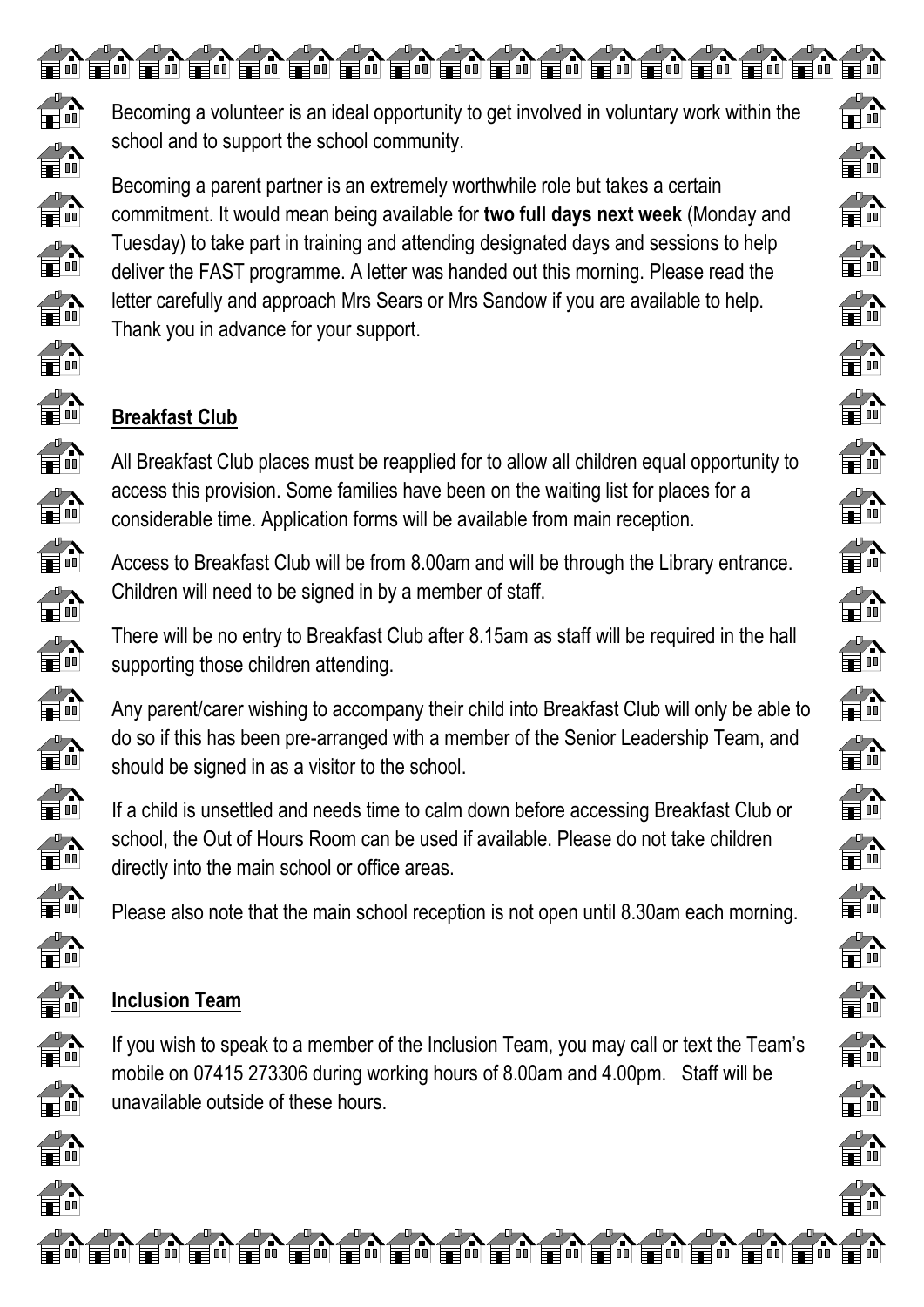#### **Mobile Phones in School**

It has been brought to our attention that some children will have received phones for Christmas and may require them as they are walking to and from school on their own. If your child brings a phone into school please can they leave their phone at Reception in a named envelope and parents will be required to sign a disclaimer to the effect that the phones are left in Reception at your own risk as we are not insurance for any individual mobile phones belonging to the public.

#### **Social Media Sites**

It has come to light that a number of children have their own Facebook accounts. Please can we remind you that the age that you are legally allowed a Facebook account is **13** years old. Please read the attached regarding safeguarding and social networking sites.

**New website -** Our address is: [http://www.saxonway-gst.org](http://www.saxonway-gst.org/) this will have all latest newsletters and information regarding Saxon Way including policies etc.

**New uniform – From Tesco on line** - A reminder, that you can now purchase your child's school uniform from [www.tesco.com/ues](http://www.tesco.com/ues) . With your first order if you spend £25 or more and you enter the code UES50FF25 you will receive a £5 discount. ie: polo shirts from £3.75; sweatshirts from £6.50 and cardigans from £7.00.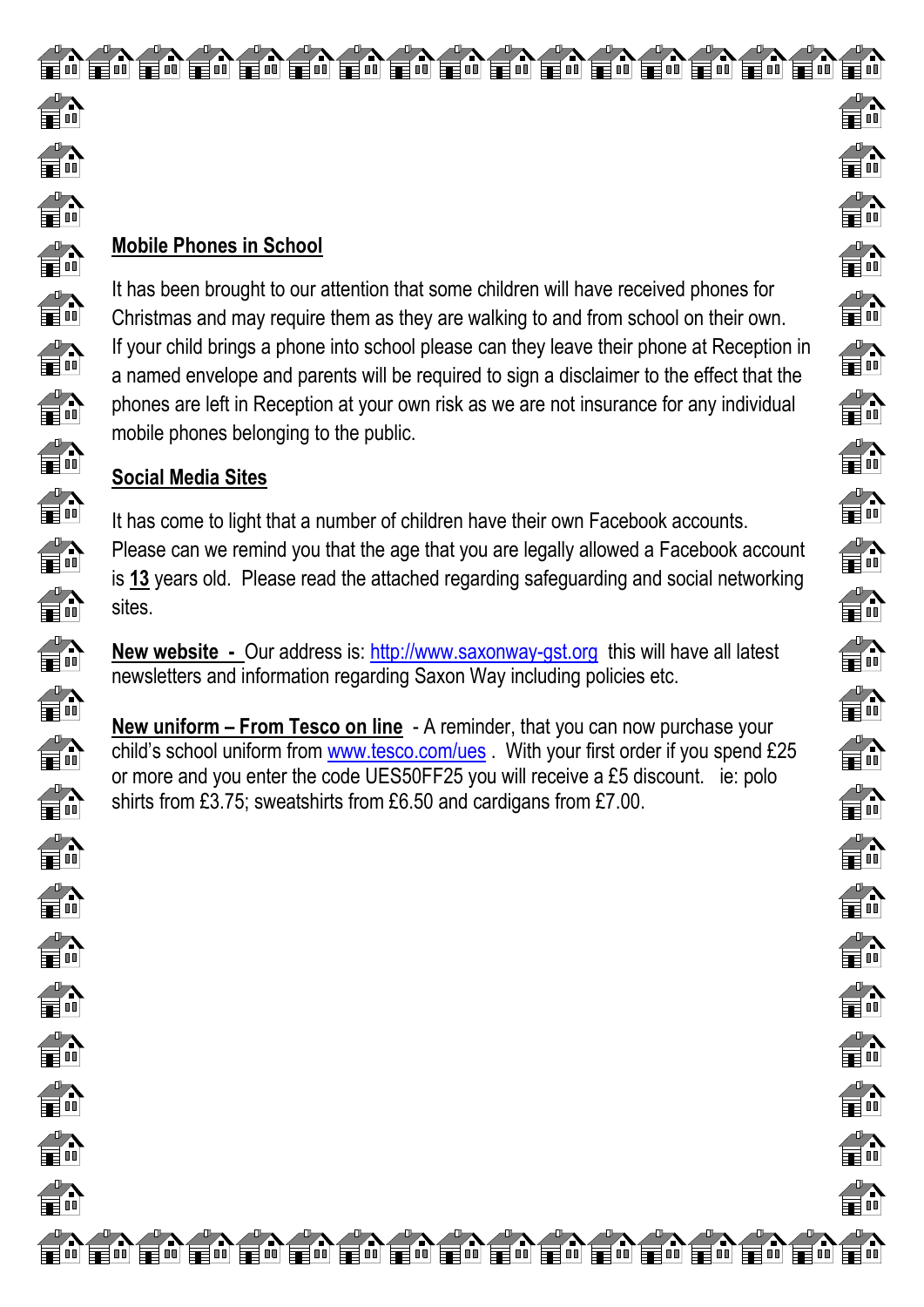## **SOCIAL NETWORKING SITES - FACEBOOK GUIDANCE FOR PARENTS/CARERS**

There are many children of Primary School age or Years 7 and 8 in Secondary Schools who have Facebook Profiles despite the permitted minimum age to use the site being 13, according to the site terms and conditions.

Our school is committed to promoting the safe and responsible use of the Internet and as such we feel it is our responsibility to raise this particular issue as a concern. Whilst children cannot access Facebook or other social networking sites at school, they could have access to it on any other computer or mobile technology. Websites such as Facebook offer amazing communication and social connections, however they are created with their audience in mind and this is specifically 13 years old. Possible risks for children under 13 using the site may include:

- $\triangleright$  Facebook use 'age targeted' advertising and therefore your child could be exposed to adverts of a sexual or other inappropriate nature, depending on the age they stated they were when they registered;
- $\triangleright$  Children may accept 'friend requests' from people they don't know in real life which could increase the risk of inappropriate contact or behaviour;
- $\triangleright$  Language, games, groups and content posted or shared on Facebook is not moderated, and therefore can be offensive, illegal or unsuitable for children;
- $\triangleright$  Photographs shared by users are not moderated and therefore children could be exposed to inappropriate images or even post their own;
- $\triangleright$  Underage users might be less likely to keep their identities private and lying about their age can expose them to further risks regarding privacy settings and other options;
- $\triangleright$  Facebook could be exploited by bullies and for other inappropriate contact;
- $\triangleright$  Facebook cannot and does not verify its members therefore it important to remember that if your child can lie about who they are online, so can anyone else!

We feel that it is important to point out to parents/carers the risks of underage use of such sites, so you can make an informed decision as to whether to allow your child to have a profile or not. These profiles will have been created away from school and sometimes by a child, their friends, siblings or even parents. We will take action (such as reporting aged profiles) if a problem comes to our attention that involves the safety or wellbeing of any of our children.

Should you decide to allow your children to have a Facebook profile we strongly advise you to:

- $\triangleright$  Check their profile is set to private and that only 'friends' can see information that is posted;
- $\triangleright$  Monitor your child's use and talk to them about safe and appropriate online behaviour such as not sharing personal information and not posting offensive messages or photos;
- $\triangleright$  Ask them to install the CEOP (Child Exploitation and Online Protection Centre) application from www.facebook.com/clickceop on their profile. This places a bookmark on their profile to CEOP and the 'Report Abuse' button which has been known to deter offenders;
- Have a look at the advice for parents/carers from Facebook www.facebook.com/help/?safety=parents;
- $\triangleright$  Set up your own profile so you understand how the site works and ask them to add you as a friend on their profile so you can keep track of what they are posting online;

Make sure your child understands the following rules:

 $\triangleright$  Always keep your profile private;

国画

Á

—<br>≣‴

- $\triangleright$  Never accept friends you don't know in real life;
- $\triangleright$  Never post anything which could reveal your identity;
- $\triangleright$  Never post anything you wouldn't want your parents to see;
- $\triangleright$  Never agree to meet someone you only know online without telling a trusted adult;
- $\triangleright$  Always tell someone if you feel threatened or someone upsets you.

We recommend that all parents/carers visit the CEOP ThinkUKnow website for more information on keeping your child safe online Click here to access.

<u>EDEDEDEDEDEDEDEDED</u>